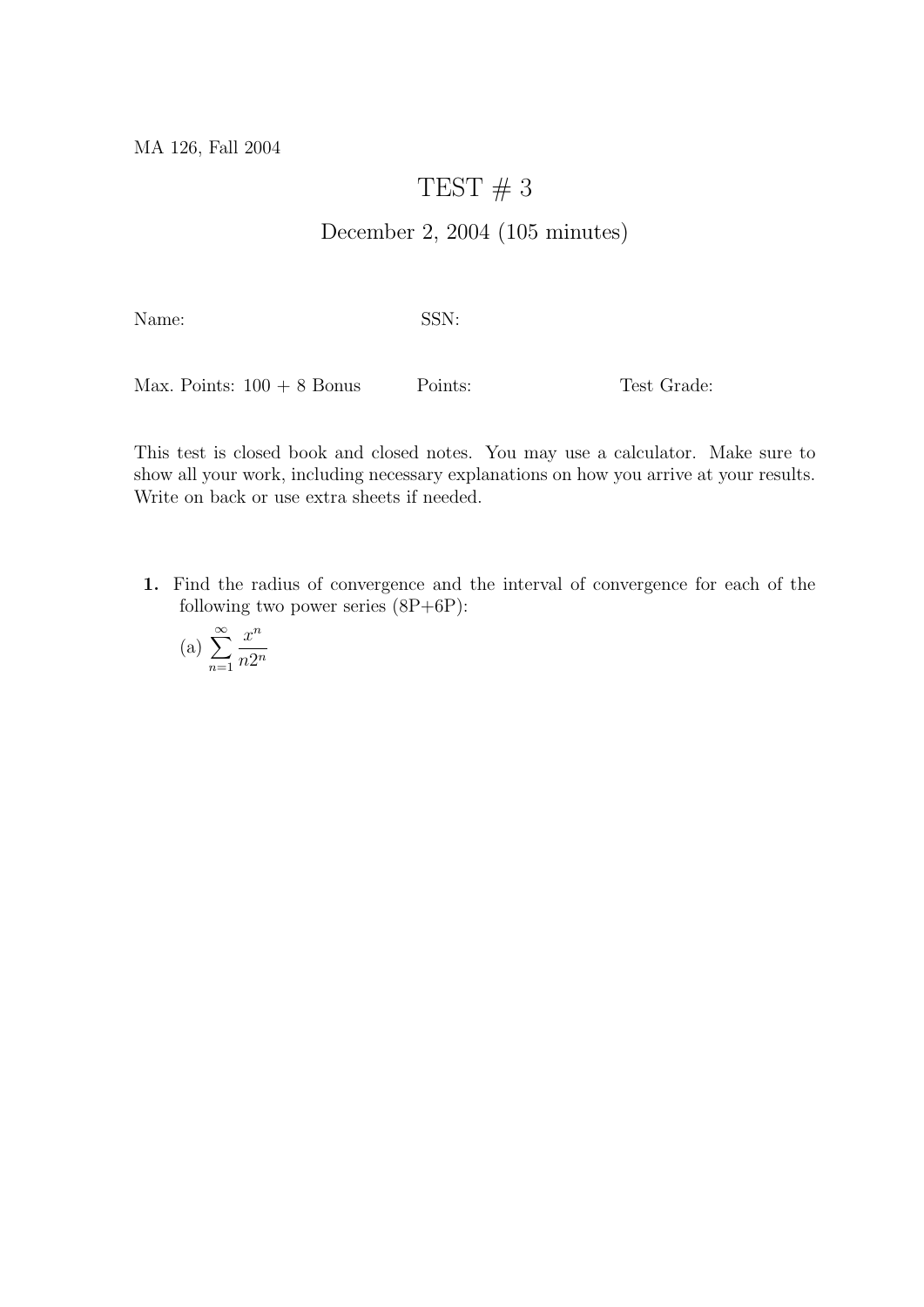(b) 
$$
\sum_{n=1}^{\infty} \frac{(x-2)}{2^n n!}
$$

**2.** Find the Taylor polynomial of second order  $T_2(x)$  for  $f(x) = \frac{1}{x}$  at  $a = 3$ . (8P)

**3.** Find a power series for  $x \tan^{-1} x$  and use it to calculate  $\int_0^{1/2} x \tan^{-1} x dx$  up to an error of less than 0.001. (8P)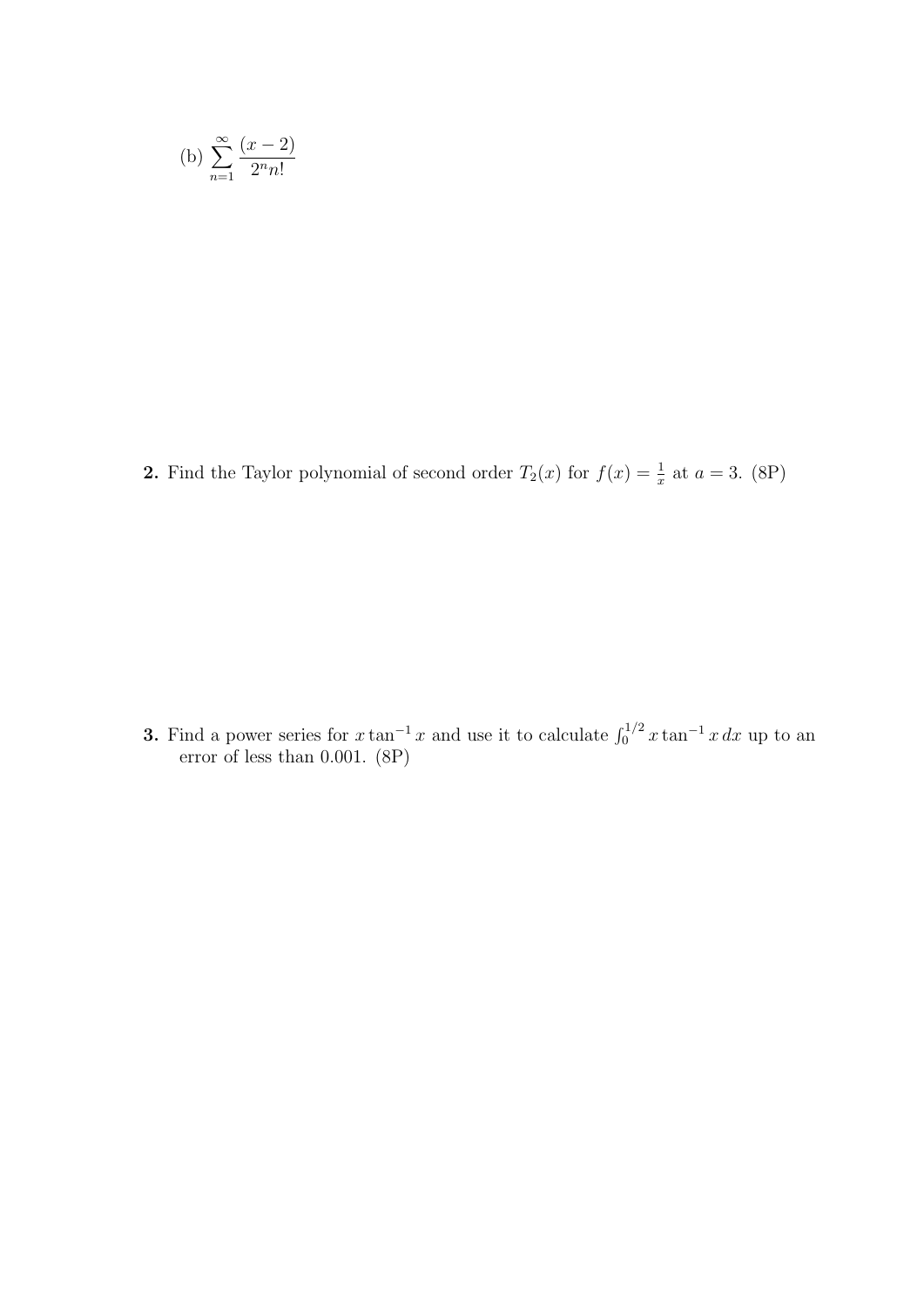4. Find the Mclaurin series for  $\frac{x^2 - \sin x^2}{x^2}$  $\frac{\sin x}{x^3}$ . (6P)

5.<sup>∗</sup> Use your knowledge on Taylor series to find the sum of the series (8P<sup>∗</sup> )

$$
\sum_{n=2}^{\infty} \frac{x^{2n+1}}{n!}.
$$

**6.** Show that the equation  $x^2 + y^2 + z^2 = x - 2z - 1$  represents a sphere in space. What are its center and radius? (5P)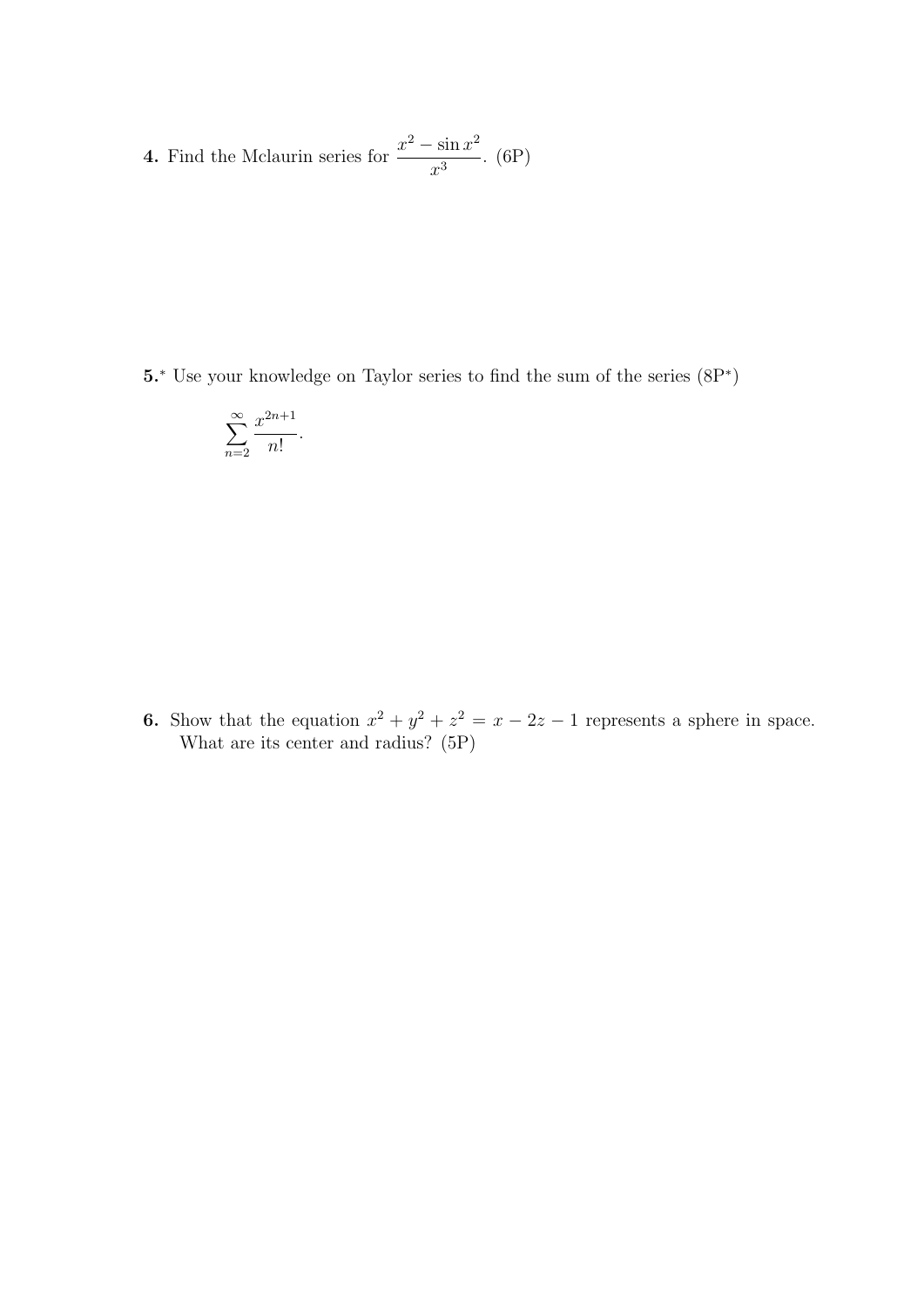7. For the vectors  $\mathbf{a} = \langle 2, 1, -1 \rangle$  and  $\mathbf{b} = \langle -3, 2, 1 \rangle$  find  $(3P+4P+4P)$ (a)  $\mathbf{a} \cdot \mathbf{b}$ 

(b) The angle between a and b in degrees.

(c) The vector projection of b onto a.

8. A force of 20N acts in the direction S40°E, i.e. in the direction which is 40° east from the southern direction, and moves an object 200m to the east. How much work is done? (5P)

9. If  $\mathbf{a} \times \mathbf{b} = 2\mathbf{j}$ , what is  $(3P+3P+3P)$ (a)  $\mathbf{a} \times 2\mathbf{a}$ 

(b)  $(\mathbf{b} \times \mathbf{a}) \times \mathbf{i}$ 

(c) the area of the parallelogram determined by a and b ?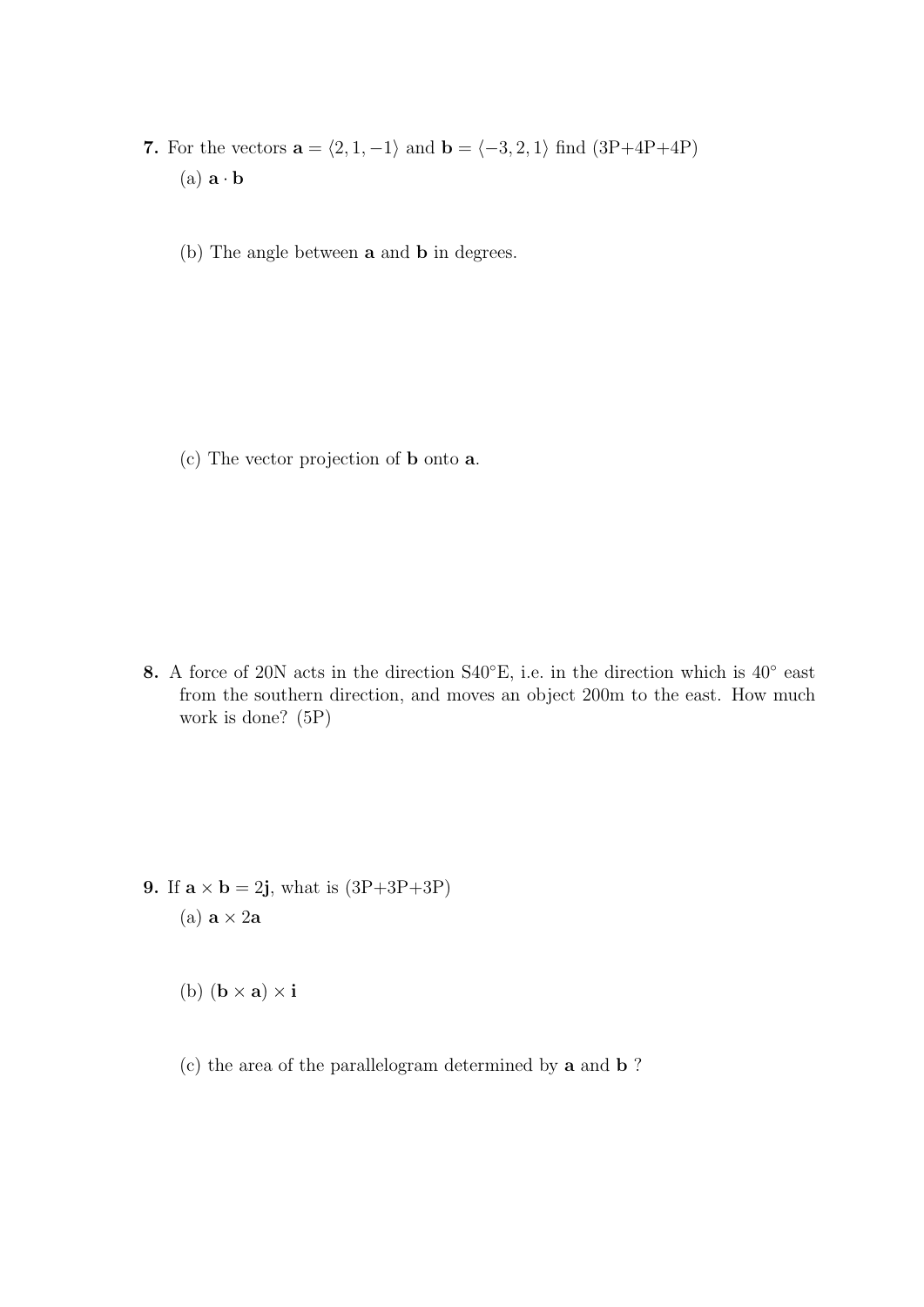10. Find parametric equations for the line that passes through the points  $(-1, 2, 5)$ and  $(2, -1, 3)$ . (5P)

11. (a) Find a unit vector which is orthogonal to the plane through the points  $P(1, 2, 3), Q(2, 3, 4)$  and  $R(1, 3, 5)$ . (6P)

(b) Find an equation for the plane which passes through the points  $P, Q$  and  $R$ from part (a).  $(3P)$ 

(c) Do the points  $P, Q, R$  from Part (a) and the point  $S(3, 2, 1)$  lie in the same plane? (4P)